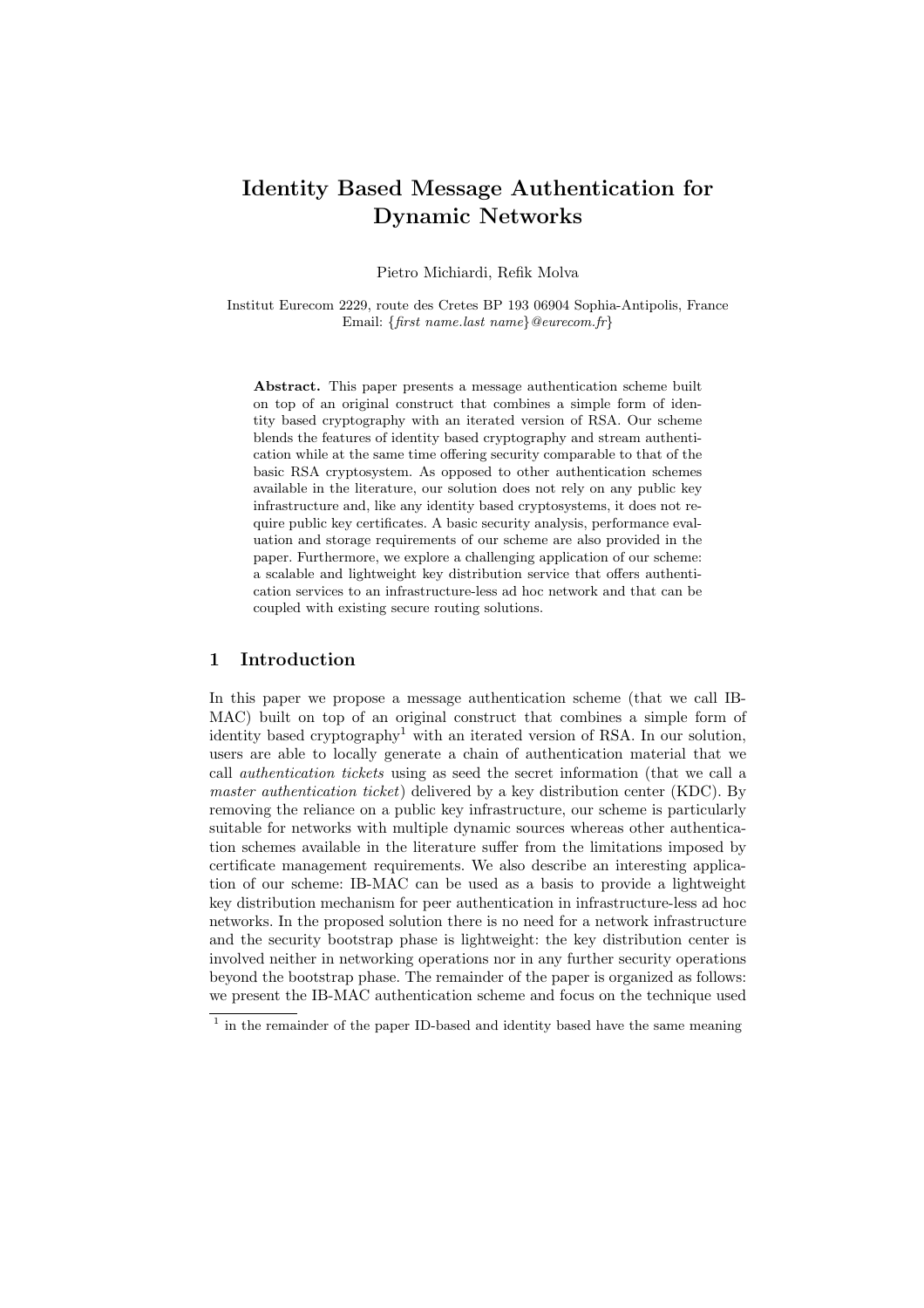to generate the authentication material. A basic assessment of the security properties of our scheme is provided. We then focus on the performance analysis of the IB-MAC scheme both in terms of computational and message overhead and storage requirements. Finally, we describe an application of the IB-MAC scheme for key-distribution and message authentication in ad hoc networks.

# 2 The IB-MAC scheme

In our solution, users contact a key distribution center (KDC) and receive a secret called the master authentication ticket M which is tightly bound to the users' identity  $(ID)$ . M is used as a seed to generate a *chain of authentication* tickets by iterative RSA encryption over the secret  $M$ . IB-MAC authentication tickets are then proposed as symmetric keying material for a message authentication protocol designed for *loosely time-synchronized users*. As opposed to similar stream authentication schemes available in the literature [9,10], our solution does not rely on any public key infrastructure and, like any ID-based cryptosystem, it does not require public key certificates for system users.

We now describe the basic stages of the IB-MAC scheme.

## 2.1 KDC setup

The idea behind our identity based scheme is the use of a single common RSA key pair for all users within a system. The public key is assumed to be publicly known while the private key is held by the KDC. The proposed cryptosystem uses computations in  $Z_n$ , where n is the product of two distinct odd primes p and q. For such an integer n, note that  $\phi(n) = (p-1)(q-1)$ . The formal description of the KDC bootstrap phase is as follows.

#### Key-distribution Center (KDC) setup:

- 1. KDC generates: two large random odd primes  $p$  and  $q$
- 2. KDC computes:  $n = p \cdot q \rightarrow$  RSA-like modulus (common to all users)
- 3. KDC selects: **small**  $e \in \mathbb{Z}_{\phi(n)}^*$ ,  $k \in \mathbb{N} \to$  Public values e and k (common to all users)
- 4. KDC computes:  $d = e^{-k} \mod \phi(n) \rightarrow$  Master Secret Key

The KDC uses the RSA modulus to generate a master secret key d that corresponds to a public exponent  $e^k$ : this operation is equivalent to the legacy RSA key-pair generation.

We stress that our scheme is not exposed to the well known common modulus attack whereby anyone, based on one's knowledge of a single key-pair, can simply factor the modulus and compute other users' private keys. In the present context, the secret key  $d$  is only known to the KDC and kept secret from the users of the system. Our scheme relies on a single keypair of which the private key is only known by the KDC. Further discussion on the common modulus attack is presented in section 3.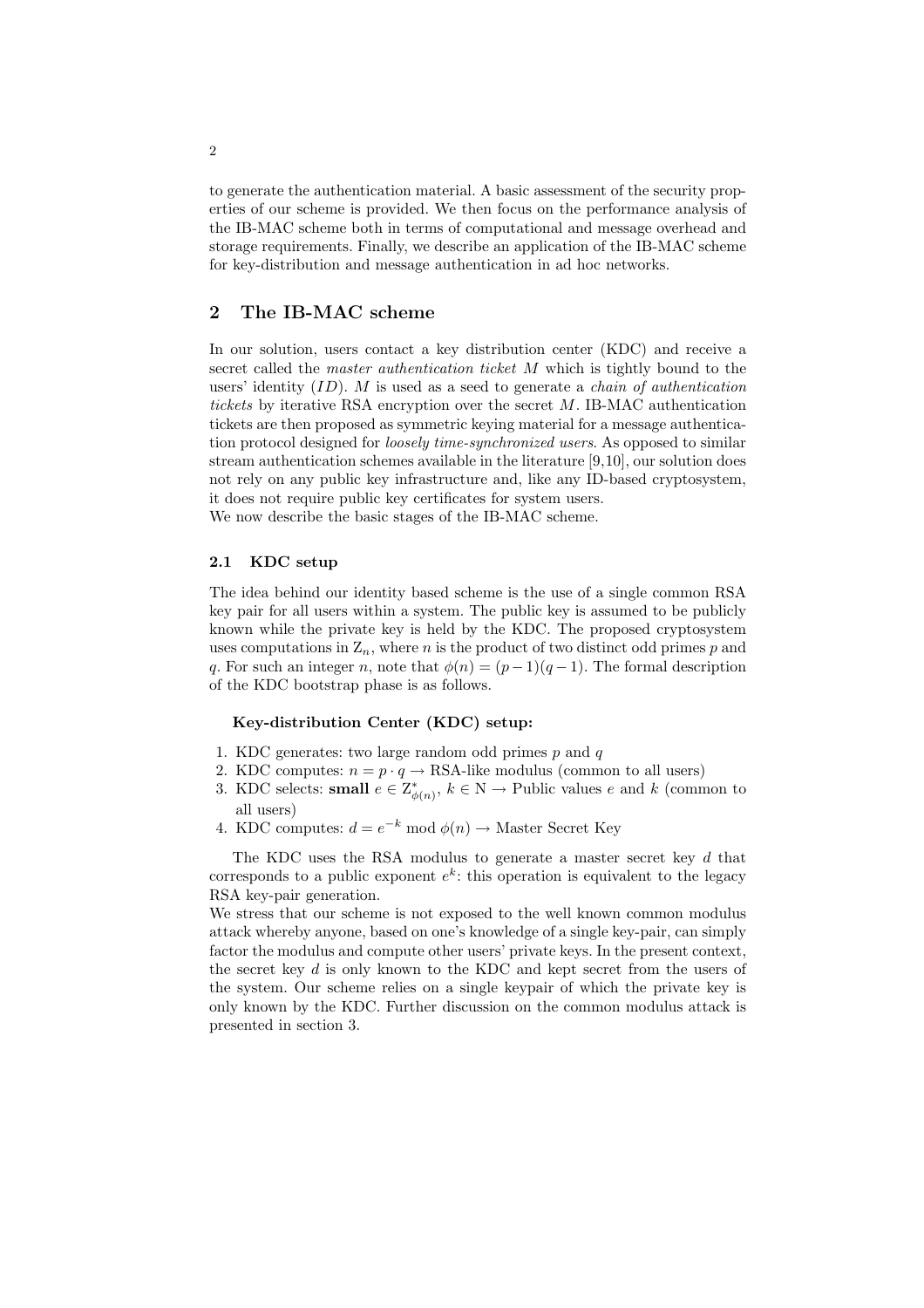Master secret key generation As explained in section 2.1 the secret key used by the KDC to generate master authentication tickets is of the form:  $d = e^{-k} \mod \phi(n)$ . Since the secret key d is generated only once during the system initialization and used to process all user requests, the KDC can afford to run a complex algorithm to generate d. However, an efficient way for calculating d can be derived based on the following observation:  $d = e^{-k} \mod \phi(n)$ ¡  $(e^{-1})^k$  mod  $\phi(n)$ . The inverse of the public exponent e can be easily calculated, and then it is sufficient to apply the square and multiply algorithm to compute the exponentiation.

#### 2.2 Sender setup

In order to produce authenticated packets, the sender needs to contact the KDC that is in charge of issuing a master authentication ticket.

Distribution of Master Authentication Ticket:  $Sender \rightarrow KDC : ID$ **KDC** generates:  $H(ID) = C$  $\textbf{KDC} \rightarrow \textbf{Sender}: M = C^d \bmod n \ (securely)$ 

Upon verification of the sender identity  $ID$ , the KDC generates and securely distributes to the sender the following master authentication ticket:  $M = (H(ID))^d$  mod n, where the function  $H()$  is a one-way collision resistant function, applied to the user identity  $ID. M$  can be thought of as the KDC's digital signature over the user's identity  $ID^2$ .

#### Sender setup:

- 1. Retrieve the public values  $n, e, k$
- 2. Contact KDC to obtain the master authentication ticket M
- 3. Generate k time-dependent authentication tickets  $T_k$

Next, the sender divides the time into uniform intervals of duration  $\tau_{int}$ . Time interval 1 starts at time  $\tau_1$ , time interval 2 at time  $\tau_2 = \tau_1 + \tau_{int}$ , etc. The sender computes authentication tickets  $T_i$  by iterative exponentiation of the master authentication ticket  $M$  using the public exponent  $e$  as shown below. Each authentication ticket is then assigned to a time interval starting with time interval  $\tau_1$  and ticket  $T_k$ , continuing with time interval  $\tau_2$  and ticket  $T_{k-1}$ and so on. The one-way authentication ticket chain is used in the reverse order of generation, so any value of a time interval can be used to derive values of previous time intervals. The sender uses the length  $k$  of the one-way chain as obtained from the KDC: this length limits the maximum transmission duration before a new one-way authentication ticket chain must be created. Note that in

<sup>&</sup>lt;sup>2</sup> Note however that the public exponent used for the digital signature does not correspond to the one adopted by a legacy RSA signature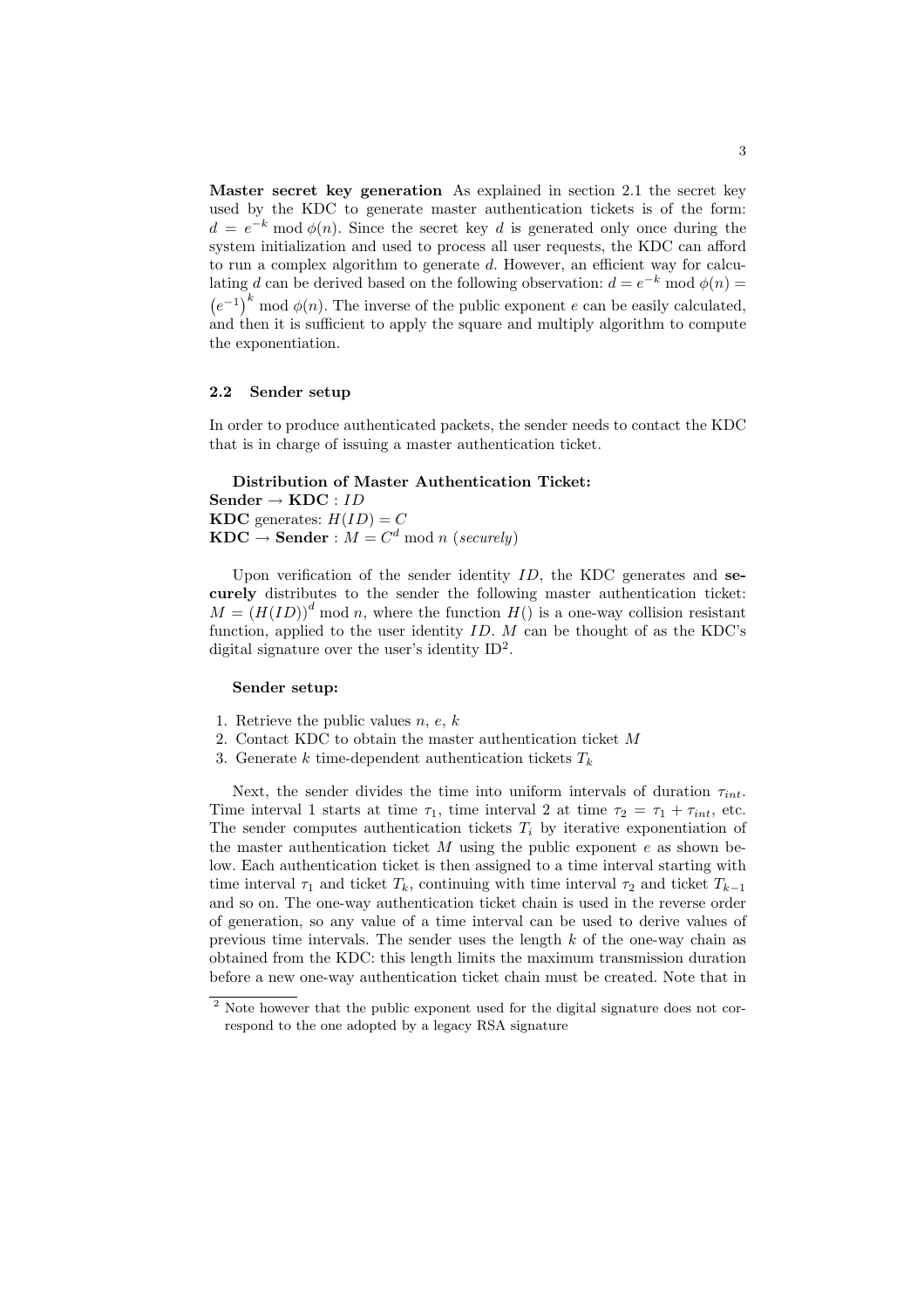this paper we assume that chains are sufficiently long for the duration of communication. It is part of our future work to find an additional mechanism that would allow any user to self-generate a new authentication ticket chain without the need to contact the KDC  $3$ .

Ticket generation (Sender): Generation: ↑ and Releasing: ↓ order

 $T_k = M^{e^k} \mod n$  $T_{k-1} = M^{e^{k-1}} \mod n$ ...  $T_{k-i} = M^{e^{k-i}} \mod n$ , with  $i \leq k$ ...  $T_1 = M^e \bmod n$ 

#### 2.3 Transmission of authenticated messages

Message authentication requires a source of asymmetry, such that the receivers can only verify the authentication information, but not generate valid authentication information. In our scheme we adopt the key idea behind the TESLA scheme [9] that suggest to use time as a source of asymmetry. This can be done if we assume loose time synchronized between senders and receivers: up to some time synchronization error  $\Delta$ , all parties agree on the current time<sup>4</sup>.

Subsequently to the setup phase, the sender assigns each authentication ticket sequentially to the selected time intervals (one ticket per time interval). Note that using the one-way chain of authentication tickets in reverse order of generation renders computationally infeasible for an attacker to forge authentication tickets. Furthermore, any values of a time interval can be used to derive values of previous time intervals. The sender generates a message authentication code (MAC) and attaches it to each packet. The MAC is computed over the contents of the packet that needs to be transmitted. For each packet, the sender determines the time interval and uses the corresponding value from the one-way chain of authentication tickets as a cryptographic key to compute the MAC (see [3] for details). Along with the packet, the sender also sends the authentication ticket it used to generate the MAC in the previous time interval and its unique identifier (ID). Upon receipt of a packet, the receiver verifies the authentication ticket contained in the packet and uses it to check the correctness of the

<sup>&</sup>lt;sup>3</sup> In general, the need for such an additional scheme would depend on the particular scenario in which our scheme is applied. Indeed one could think of applications in which secure message authentication would be offered only to users that payed for a pre-defined amount of authentication tickets. In this case, our scheme should be extended in order to the number  $k$  of authentication tickets delivered to the users by the KDC, while at the same time preserving the basic properties of the original scheme. This is another interesting future research direction.

<sup>4</sup> The interested reader should refer to TESLA [9] for a thorough discussion on time synchronization issues.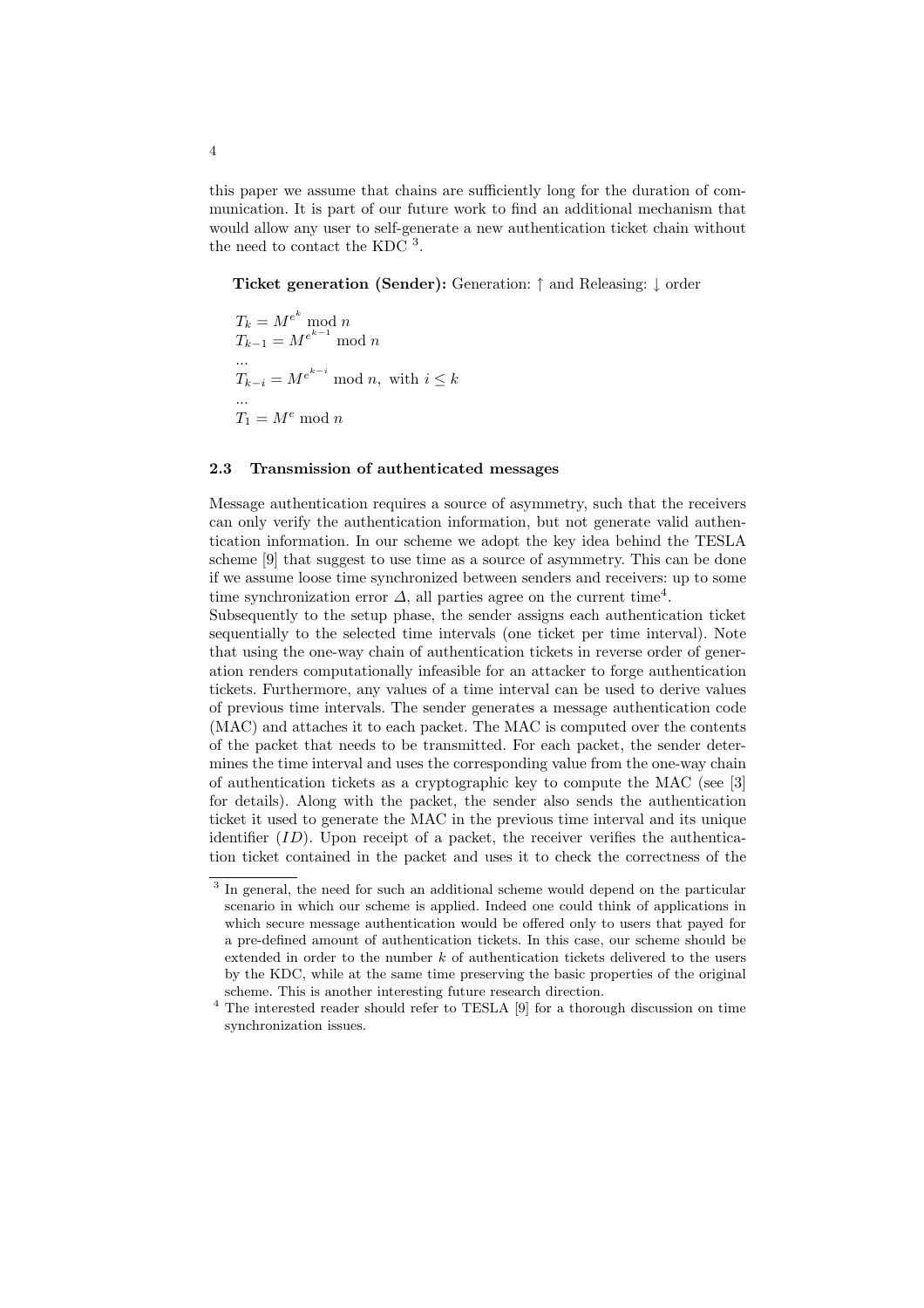MAC of the buffered packet that corresponds to the time interval of the authentication ticket. If the MAC is correct, the receiver accepts the packet. Every time a sender transmits a message, it appends a MAC to the message, using the authentication ticket corresponding to the current time interval as the key to compute the MAC. The authentication ticket for time interval  $\tau_i$  remains secret until it is revealed in the packet corresponding to time interval  $\tau_{i+1}$ . Figure 1 depicts the time intervals and some sample packets transmitted by the sender along time. Formally, a generic packet sent at time interval  $\tau_i$  is of the form: along time. Formally, a generic packet sent at time in  $P_i = \{m_i, MAC_{T_{k-i}}(m_i), T_{k-(i-1)}, IDEENDER\}$  where:

- $m_i$  is the message,
- $MAC_{T_{k-i}}(m_i)$  is the MAC generated with  $T_{k-i}$ ,
- $T_{k-i} = M^{e^{k-i}} \mod n$  is the ticket for time interval  $\tau_i$ ,
- $T_{k-(i-1)} = M^{e^{k-i-1}}$  mod n is the disclosed ticket for time interval  $\tau_{i-1}$ ,
- $ID_{SENDER}$  is the unique identifier of the sender.



Fig. 1. Sending authenticated messages.

# 2.4 Verification of message authentication information at the receiver

Upon reception of packet  $P_{i+1}$  the receiver extracts the authentication ticket  $T_{k-i}$  that can be used to authenticate the previously received packet  $P_i$ . The receiver has to verify that the authentication ticket  $T_{k-i}$  corresponds to the identity  $ID_{SENDER}$  specified in the packet  $P_i$ . To that effect, the receiver only has to perform i exponentiations with e that is a small exponent<sup>5</sup>:

$$
(T_{k-i})^{e^i} = \left(M^{e^{k-i}}\right)^{e^i} = \left(\left(C^d\right)^{e^{k-i}}\right)^{e^i} = \left(\left(C^{e^{-k}}\right)^{e^{k-i}}\right)^{e^i} = H(ID_{SENDER})
$$
\n(1)

 $5$  we omitted the modn notation for sake of simplicity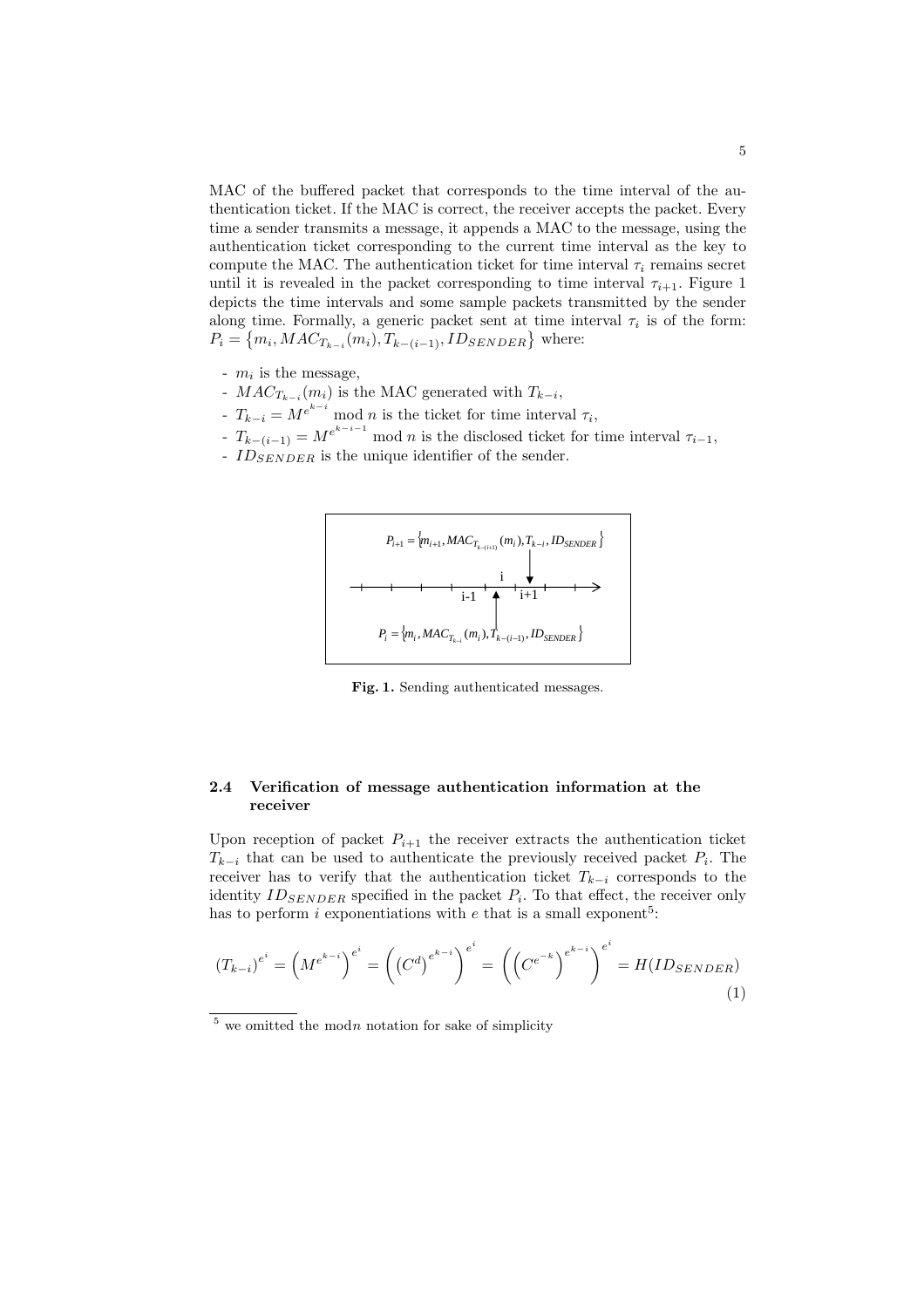If  $H(ID_{SENDER})$  obtained in expression (1) equals the hash function applied to the  $ID_{SENDER}$  specified in the packet  $P_i$ , then the authentication ticket is valid and it can be used as a key to verify the MAC for packet  $P_i$ .

When a sender discloses an authentication ticket, all parties potentially have access to that ticket and can create a bogus packet and forge a MAC. Therefore, as packets arrive, the receiver must also verify that their MACs are based on safe keys, i.e. a key that is only known by the sender, by checking that the time interval the sender could be in (in the example above,  $\tau_{i+1}$ ) is greater than the time interval corresponding to the disclosed authentication ticket (in the example above,  $\tau_i$ ). Receivers must discard any packet that is not safe, because it may have been forged.

# 3 Basic security analysis

In this section we propose a basic security analysis of the IB-MAC scheme by assuming that an attacker (internal or external) trying to break the cryptosystem is actually trying to determine the secret master key safely guarded by the key distribution center (KDC) by using disclosed authentication tickets collected over time or by performing a known-plaintext attack. Further, we consider an attacker who tries to gather a valid authentication ticket by submitting bogus identity information to the KDC or to generate valid authentication tickets from past authentication tickets. The reader should note that it is out of the scope of this section to provide a formal proof of the security of our scheme.

**Common modulus attack:** to avoid generating a different  $n = p \cdot q$  modulus for each user, one could envision to fix  $n$  once and for all. A trusted central authority could provide user i with a unique pair  $\langle e_i, d_i \rangle$  from which user i would form a public key  $\langle n, e_i \rangle$  and a secret key  $\langle n, d_i \rangle$ . At first glance, a scheme using a common modulus may seem to work: a ciphertext  $C = M^{e_A}$  mod *n* intended for Alice cannot be decrypted by Bob, since Bob does not possess  $d_A$ . However the resulting system is insecure: Bob can use his own exponents  $\langle e_B, d_B \rangle$  to factor the modulus *n*. Once *n* is factored Bob can recover Alice's private key  $d_A$  from her public key  $e_A$ . The demonstration of how Bob can find the factorization of the common modulus  $n$  can be found in [4]. In the IB-MAC system proposed in this paper the common modulus attack is prevented. By analyzing the KDC setup phase and the sender setup phase, it is possible to observe that as compared to the typical common modulus attack scenario described above, no secret keying material is delivered to the users. The modulus n is used to generate a key d that is securely kept by the KDC.  $d$  is used to encrypt the hashed identity of a user requesting for a master authentication ticket  $M$ , unlike with the common modulus attack, and the secret  $M$ provided to each user is not a private key but the result of an encryption with the private key d. Thus, the attack detailed in  $[4]$  can not be perpetrated against the IB-MAC system.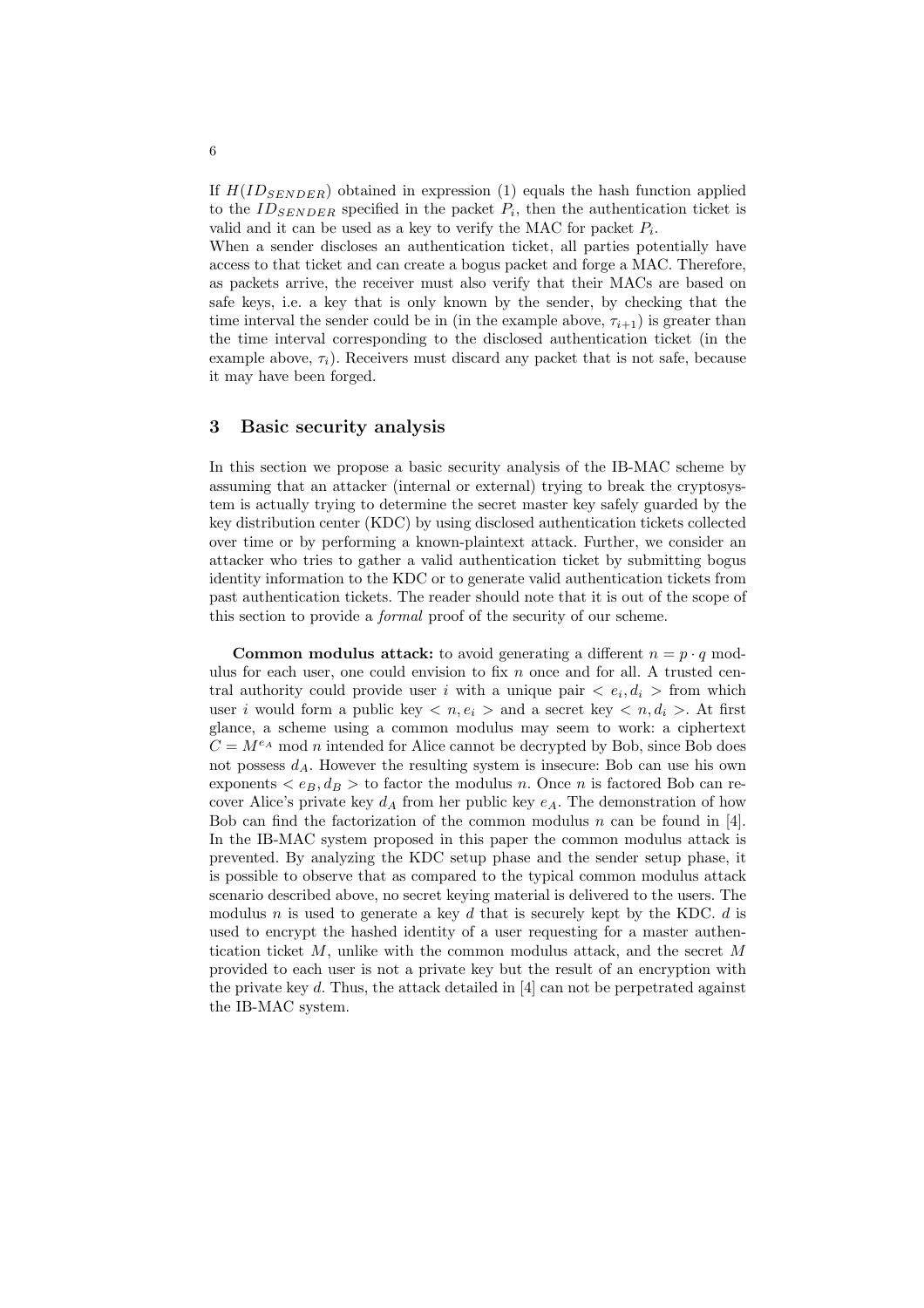Impersonation through blinding: suppose now that an attacker wishes to impersonate a party known under the identity ID by gaining access to the master ticket  $M$  for identity  $ID$ . The attacker knows that  $M$  is computed by encrypting the hashed identity  $C = H(ID)$ . Now, the attacker randomly chooses g and computes  $C^* = g^{e^k}C$ . Subsequently, the attacker receives the following ticket from the KDC:  $M^* = (C^*)^d \mod n$ . Based on the definition of  $C^*$  we have:  $M^* = (g^{e^k} C)^d \mod n = g^{e^k \cdot d} C^d \mod n = g \cdot M$ . Thus M can be retrieved using  $M = \frac{M^*}{g}$ . A simple observation however shows the infeasibility of this attack: finding a bogus identifier  $ID^*$  such as  $H(ID^*) = g^eC = g^eH(ID)$  requires inverting the one-way hash function  $H()$ , which is computationally infeasible. As a rule, the study of the impersonation attack suggests to perform the initial authentication of users applying for a master authentication ticket by requesting the full identifier ID of the user rather than a hashed value of the identifier.

Forging authentication tickets: suppose now that an attacker wishes to forge an authentication ticket using a previously revealed authentication ticket. Suppose that a legitimate sender discloses the authentication ticket:  $T_k =$  $M_{ID}^{e^k}$  mod n, where  $M_{ID}$  is the master authentication ticket for the identifier ID. It is straightforward to show that finding  $M_{ID}$  is as hard as breaking the RSA cryptosystem. However, we want to show that also forging the authentication ticket  $T_{k-1}$  by an attacker holding  $T_k$  is as hard as breaking the RSA system. Since  $T_{k-1} = M_{ID_{SENDER}}^{e^{k-1}}$  mod  $n =$  $\frac{1}{\sqrt{2}}$  $M_{II}^{e^k}$  $\left(\frac{e^{k}}{ID_{SENDER}}\right)^{e^{-1}}$  mod *n*, in order to derive  $T_{k-1}$  from  $T_k$ , the attacker would have to solve the following equation: The  $I_{k-1}$  from  $I_k$ , the attacker would have to solve the following equation:<br> $T'_{k-1} = \sqrt[e]{T_k}$  mod n, which is again equivalent to breaking the RSA system. On the other hand, suppose an attacker with identity  $ID^*$  holds the master authentication ticket  $M^* = (C^*)^d \mod n$ . The attacker also knows  $C = H(ID)$ , where *ID* indicates the identity of a legitimate user. Let  $x = \frac{C^*}{C}$  $\frac{C^*}{C}$ . Now<sup>6</sup>,

$$
T_{k-1} = M_{ID}^{e^{k-1}} = (C^d)^{e^{k-1}} = \left(\left(\frac{C^*}{x}\right)^d\right)^{e^{k-1}} = \left(\frac{M^*}{x^d}\right)^{e^{k-1}}
$$

but it is evident that the attacker cannot generate the value  $x<sup>d</sup>$  that is needed to forge the authentication ticket  $T_{k-1}$ . Indeed:  $(x^d)^{e^{k-1}} = x^{de^{k-1}} = x^{e^{-1}} = \sqrt[n]{x}$ where  $d \cdot e^k = 1 \text{ mod } \phi(n)$ . Solving the e-th root of x modulo n is as hard as breaking the RSA system.

# 4 Performance evaluation

In this section we discuss the performance of the IB-MAC scheme in terms of computational overhead, message overhead and storage requirements. We use as a reference the TESLA scheme as it is the natural basis of IB-MAC. At first

<sup>&</sup>lt;sup>6</sup> We omitted the modn notation for sake of simplicity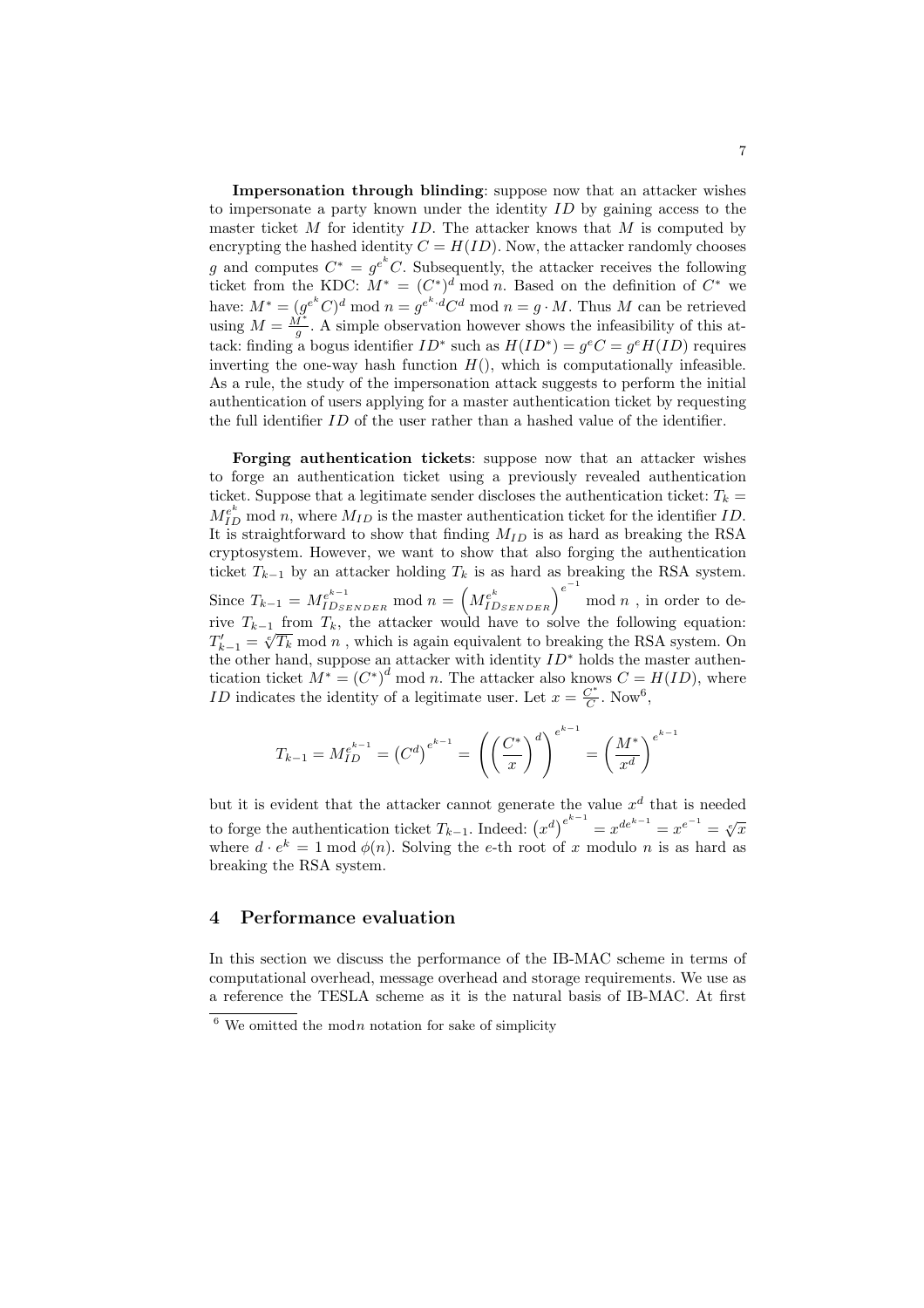glance TESLA outperforms IB-MAC for the three aforementioned performance metrics. However, if we focus on an alternative performance metric that we call bootstrap overhead, that measure the number of messages exchanged by all entities when a new entity joins the group, IB-MAC shows better performances as compared to TESLA. The bootstrap cost is particularly interesting for some applications, as we will discuss in section 5.

Computational overhead: we assume the authentication ticket generation phase (as well as the TESLA key chain generation) to be executed off-line. In IB-MAC each ticket verification operation is equivalent to a modular exponentiation with exponent  $e$  (see equation 1), which is considered to be a costly operation. Ticket verification costs could be deemed prohibitive for using IB-MAC in wireless sensor networks: recent studies propose, however, the use of public-key cryptography for this type of networks [5, 6]. Conversely, a TESLA verifier only bears the cost of a hash function execution.

We performed some tests to assess the time needed for a verifier with limited computational power, such as mobile terminal, to verify IB-MAC authentication tickets. We studied the cost of IB-MAC ticket generation/verification for identities derived from IP addresses using a modified version of OpenSSL [1], cross-compiled for an IPAQ 38xx series with a 400Mhz X-Scale/Arm processor and Linux operating system. The choice of the hardware platform that we used for our tests is motivated by a potential application of the IB-MAC scheme that we present in section 5. Results are presented in table 1, where we assumed  $k = 10000$ . Note that the ticket generation time column refers to the time required by a user for the generation of k authentication tickets, expressed in seconds.

| $ RSA\;key\;length$   | Ticket generation time [s] | $Ticket$ verification $[ticket/s]$ |
|-----------------------|----------------------------|------------------------------------|
| $512 \; bits$         | 6.82                       | 1465.8                             |
| $1024$ bits           | 19.06                      | 524.75                             |
| $ 2048 \text{ bits} $ | 63.57                      | 157.3                              |

Table 1. Performance of IB-MAC ticket generation/verification.

Message overhead: we now focus on the overhead imposed by IB-MAC for every transmitted message. Referring to figure 1, the sender needs to build a packet including the current message, the MAC of the current message and the authentication ticket used as a key for the MAC of the previous message. Each authentication ticket adds an overhead equivalent to the key size used to generate the master authentication ticket from which subsequent authentication tickets are derived. Assuming for example a key length of 512bit, each packet generated by the sender will suffer from a 64 bytes overhead. In TESLA the message overhead depends on the hash function used to generate the TESLA keys, and can be assumed to be equivalent to 160bit, that is 20 bytes. TESLA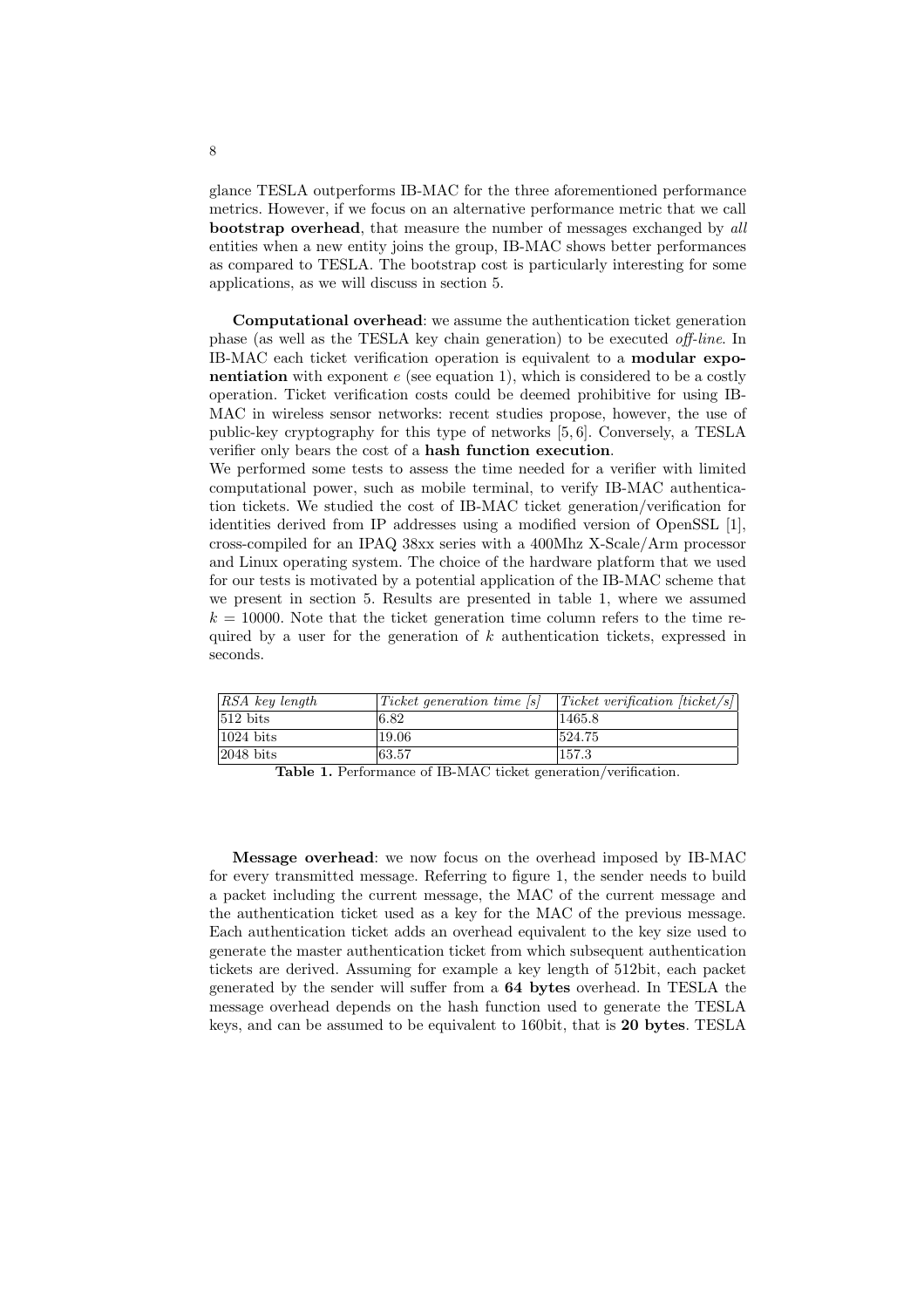saves more than 30% bandwidth as compared to IB-MAC.

Storage requirements: storage requirements can be a potential issue that has to be taken into account when designing an authentication scheme for devices with limited storage capacity. Based on a reference implementation of RSA available in the OpenSSL package, the block size of a cipher text (i.e. an authentication ticket) is equal to the key length. Using a key length of 512-bit, the authentication ticket is 512-bit long. Thus, space requirements for every mobile (sender) node to store authentication tickets is equal to:  $k \cdot \text{key-length}$ , where k is the number of elements of the hash chain, i.e. the total number of authentication ticket that need to be generated, as imposed by the system parameter  $k$ . In TESLA, the sender entity has to store an hash chain of  $k$  elements, each element being of size 160bit. Again, storage requirements are less demanding than for the IB-MAC scheme. However, it should be noted that in TESLA the verifier entity stores the public key certificate of every other sender entity in the system  $(N-1,$  where N is the number of entities in the group), which can be in the order of thousands of bytes [1] per certificate (depending on the key size used to sign the certificate, the length of the certificate chain, etc...). This requirement is necessary to verify the authenticity of the root element of the hash chain used by a potential sender.

Bootstrap overhead: bootstrapping security associations between entities represents a recurrent cost in terms of message exchange that could reduce the effectiveness of an authentication scheme such as TESLA, especially in dynamic environments in which new entities frequently join and leave a group. Let us consider a group of  $N$  entities that share a security association, i.e. every entity is in possession of the public key certificate of every other entity. A new member joining the group have to send her public key certificate (used to authenticate the root element of the TESLA hash chain) to every existing group member, while at the same time she should expect to receive the public key certificate of every existing member. This translates in a message exchange cost that goes as  $O(N^2)$ : TESLA does not scale well when the group size is large. In IB-MAC, the bootstrapping overhead is reduced to zero. IB-MAC tickets are self-authenticating since the verifier only need to know the public exponent  $e$  used by the group to verify the authenticity of a packet, as explained in section 2.4. When group joins and leave are expected to be frequent, IB-MAC represents a scalable and effective tool to bootstrap security associations with a minimum overhead. Table 2 summarizes the different performance metrics we considered in this section. For the sake of simplicity some details have been omitted: the reader should refer to the corresponding sections to have details of overhead evaluation.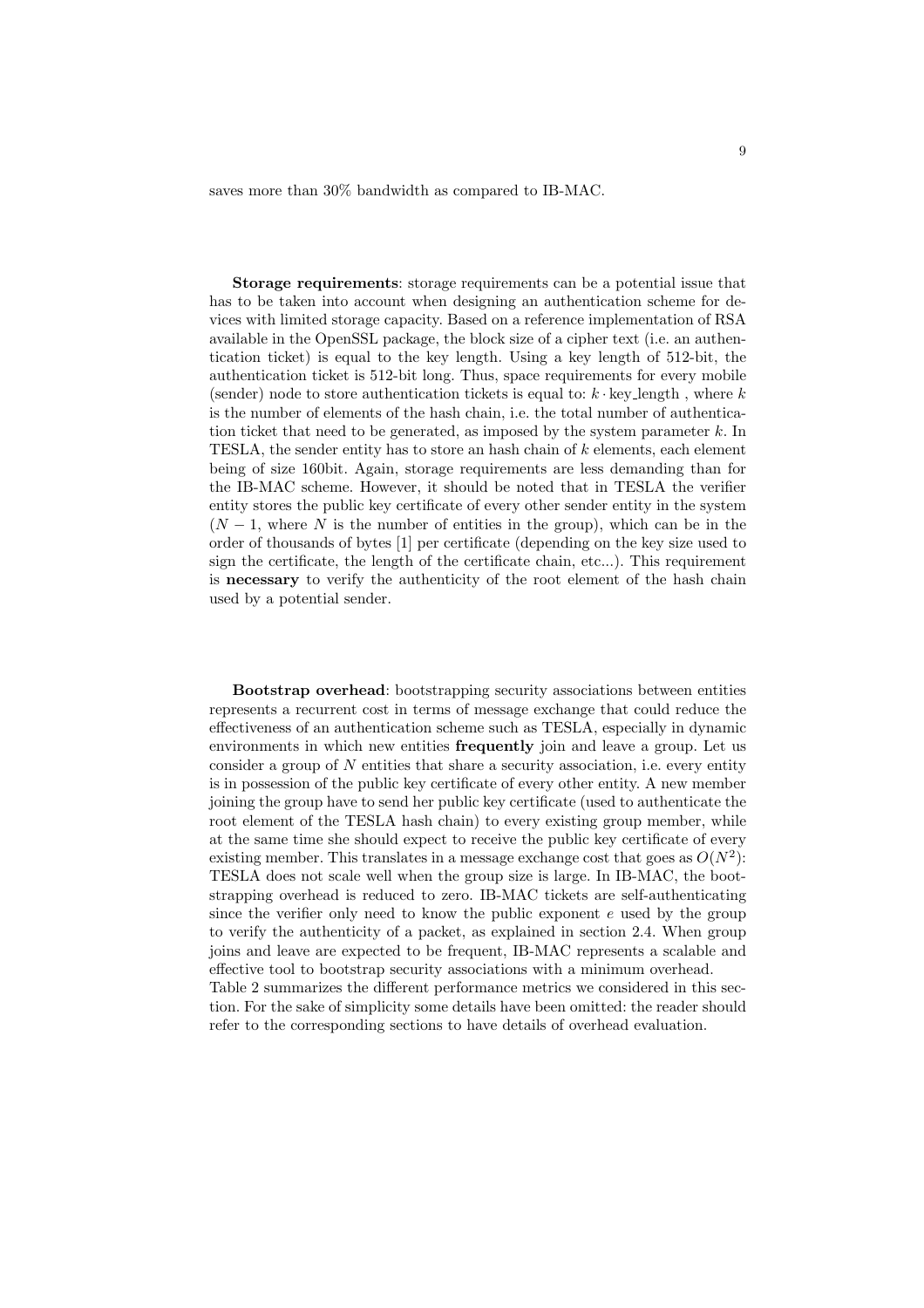| Overhead                  | TESLA                                             | $\vert$ IB-MAC      |
|---------------------------|---------------------------------------------------|---------------------|
| Computation (at verifier) | 1 hash function                                   | 1 modular exp.      |
| Message                   | $ 20 \text{ bytes} + (N-1)$ certificates 64 bytes |                     |
| Storage                   | $k \cdot 20$ bytes                                | $ k \cdot 64$ bytes |
| Bootstrap                 | $\sqrt{O(N^2)}$ messages                          |                     |

Table 2. Performance comparison of IB-MAC and TESLA.

# 5 IB-MAC for message authentication in mobile ad hoc networks (MANET)

A challenging requirement for message authentication is raised in the context of mobile ad hoc networking. As a motivating example, a variety of secure routing solutions for ad hoc networks have been proposed in the literature (see for example, [2] chapter 12). In spite of the large number of solutions, ad hoc routing does not seem to raise any new security requirement with respect to routing in classical networks, apart from key management problems that have been often left aside by current solutions available in the literature. Key management approaches try to answer the hard question of how to establish security associations with no a-priori knowledge, no a-priori trust and lack of infrastructure. Several original key management schemes based on advanced cryptographic constructs have been suggested in the literature (see [2] for a literature survey) but they all fall short in meeting the ultimate goal of building a keying infrastructure "from scratch" since they all involve a complex (and often unrealistic) key set-up phase. In this section we describe a key distribution mechanism based on the IB-MAC scheme that offers authentication services to an infrastructure-less ad hoc network. The main features of our solution range from relaxed networking infrastructure requirements to a scalable and lightweight security bootstrap phase with respect to network dynamics. The IB-MAC scheme can be coupled, for example, with the ARIADNE [7] secure routing protocol. Due to space limitation we suggest the reader to refer to [8] for a detailed description of a variation of ARIADNE based on IB-MAC.

Figure 2 shows a typical scenario in which one (or more) KDC offers both naming and authentication services. During the bootstrap phase, a mobile node (for example node  $N_{ID_9}$ ) that needs authentication services contacts the closest KDC and provides initial authentication information. This initial authentication information can take the form of a secret code printed on a prepaid card that is delivered by a (automatic) teller, or a secret code printed on tickets delivered at the entrance of confined areas like shopping malls, airports, conference sites.

By providing the initial authentication information to the KDC, the mobile node securely receives a unique identifier (that in our case is represented by an IP address for the ad hoc network) and a master authentication ticket  $M_{ID}$ . Using IP addresses as node identities allows exploiting existing addressing mechanisms to provide network-wide known and unique node identifiers. However,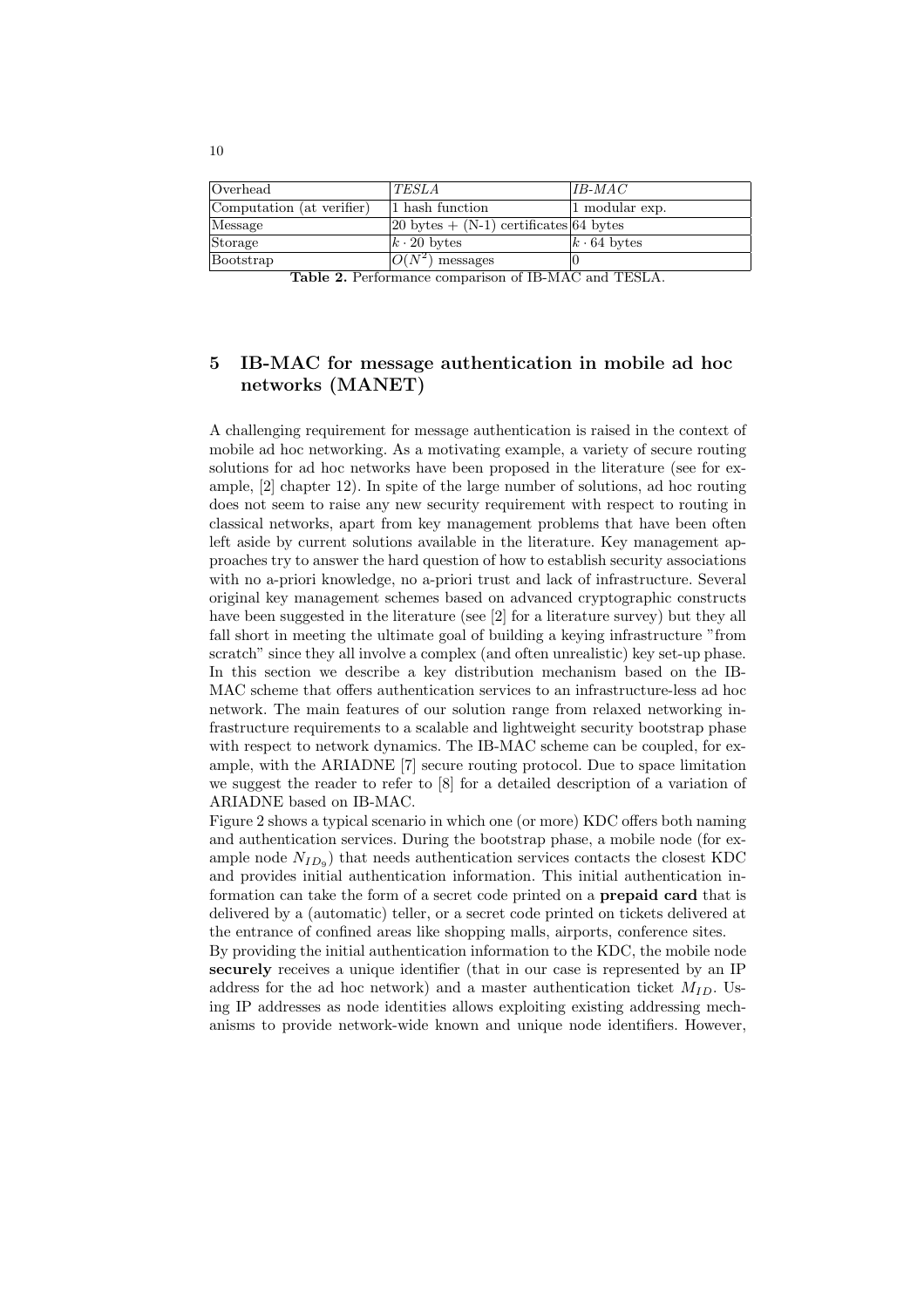

Fig. 2. Application of IB-MAC for naming and key management in open ad hoc networks.

one might consider the scenario in which nodes' IP addresses might constantly change due for example to hand overs between different ad hoc networks. Moreover, self-organized addressing schemes might be preferable to the addressing scheme proposed in this section. In these situations, an additional overhead for node re-authentication and for the generation of new authentication tickets have to be taken into account. We will address these issues in our future research, were we also plan to use cross-layer information (e.g. pseudonyms used in peerto-peer applications) to provide a suitable naming service. The IB-MAC system is robust against impersonation through spoofing, as explained in section 3: furthermore, by introducing a monetary overhead prior to the obtention of a master authentication ticket, we make bogus authentication ticket generation an expensive operation. For the purpose of this paper we assume that authentication ticket chains are sufficiently long for the whole duration of the communication in the ad hoc network.

# 6 Conclusion

This paper presents an identity based authentication scheme based on a simple form of identity based cryptography combined with stream authentication techniques. In our solution, users are able to generate a chain of authentication tickets using as seed the secret information delivered by a key distribution center. By removing the reliance on a public key infrastructure, our scheme is particularly suitable for networks with multiple dynamic sources whereas other authentication schemes available in the literature suffer from the limitations imposed by certificate management requirements. In addition, there is no need for any organizational structure among users or between users and the KDC. We also provide a basic security analysis of our scheme and show through various